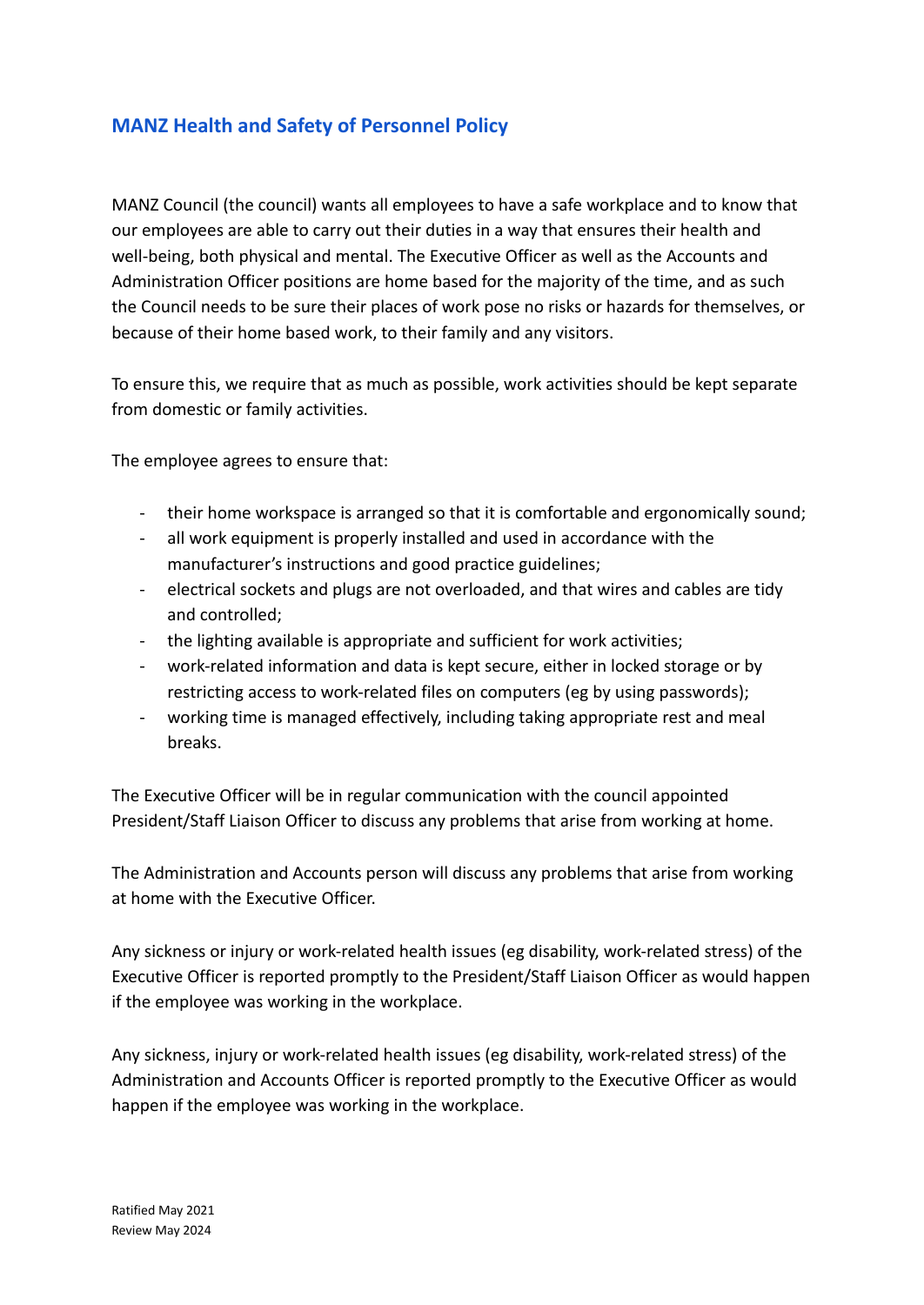Both parties, Council and staff, in accordance with the duty of good faith should be in frequent communication about the working arrangement, including communicating with each other about any issues or concerns arising from working remotely. If any serious issues do arise, then the parties should consult with each other about how these risks can be eliminated or minimised.

If a notifiable incident occurs when an employee is working remotely, as with an incident that occurs at the employer's premises, WorkSafe may conduct an investigation which would include visiting the site of the accident.

If WorkSafe investigate, they would likely consider what hazards/risks were present, what mechanisms were in place for eliminating or minimising such hazards/risks and what else could reasonably be done in relation to ensuring health and safety.

The role of the EO sometimes involves travelling away from home, extended hours and working on the weekend. In addition, when working from home, it is important to make sure regular breaks are taken. Managing work time versus down time needs to be considered to ensure a reasonable balance and taking into consideration own safety and well-being as well as the effects of fatigue. Consideration should be made to the way work is planned and scheduled, the time work is performed and that the amount of time worked can increase the risk of fatigue. MANZ Council reminds its employees to be mindful of taking appropriate rest and meal breaks and the value of small micro-breaks when working for extended periods of time at a desk or on a computer.

## Personal car for work

The Executive Officer is required to use their private vehicle for business purposes. A record must be kept of the milage used and for what purpose and shared with the President via google drive document. The mileage rate will be reimbursed at the recommended IRD rate.

Employees using their personal car for work must ensure that:

- they have a valid insurance policy that allows the use of the vehicle for business purposes;
- they hold a valid clean driver's license;
- their car has a current warrant of fitness and current registration;
- they comply with the New Zealand Road Code and all traffic laws, rules and regulations as well as the conditions of the driving licence, for example, wearing glasses
- they avoid aggressive road behaviour
- they advise the president (or in the case of the AO, the EO) of speeding tickets, crashes and breaches of traffic regulations
- they report all injury crashes to the police within 24 hours